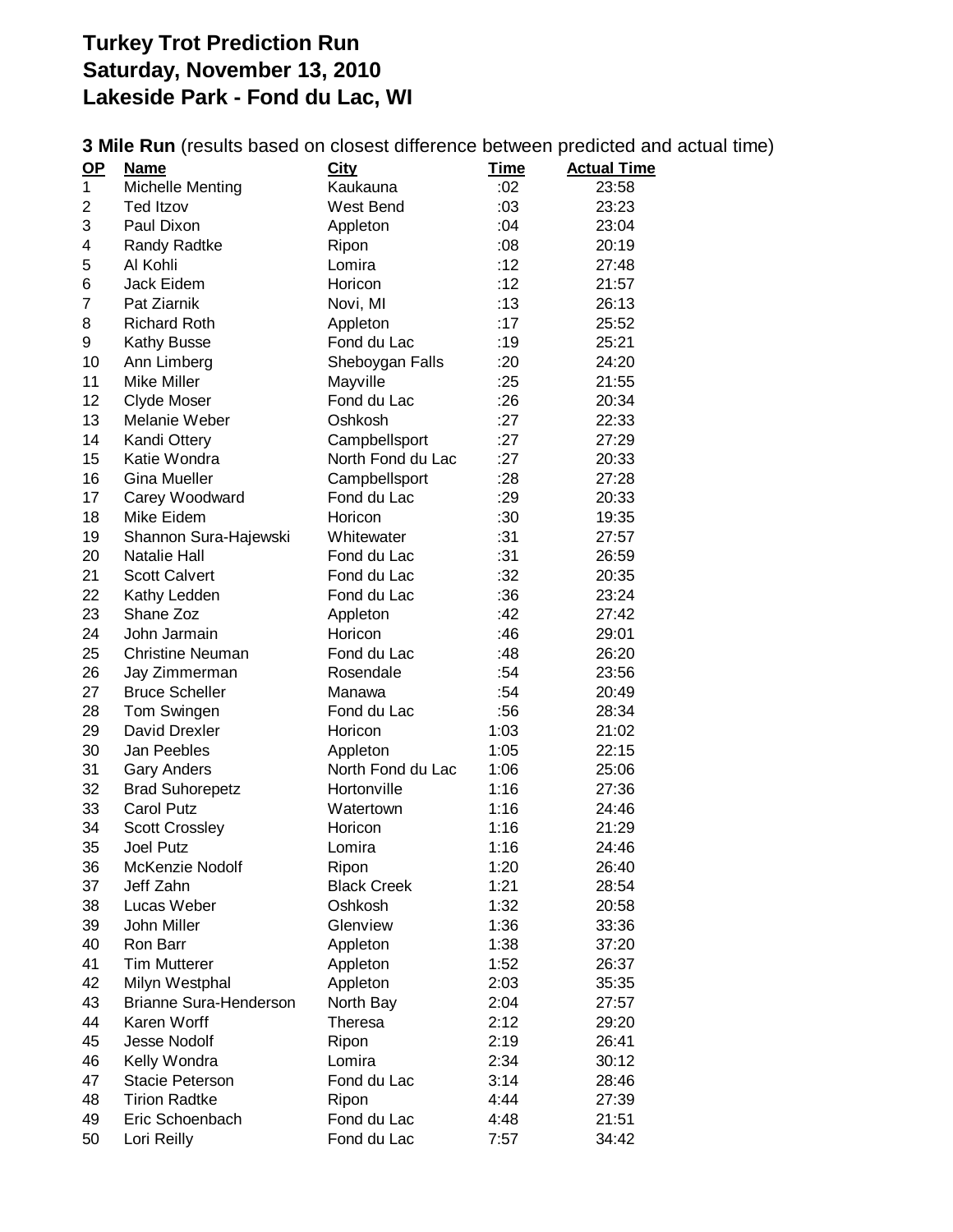## **Turkey Trot Prediction Run Saturday, November 13, 2010 Lakeside Park - Fond du Lac, WI**

| 1 1/2 Mile Run/Walk (results based on closest difference between predicted and actual time) |                        |                   |             |                    |  |  |  |  |
|---------------------------------------------------------------------------------------------|------------------------|-------------------|-------------|--------------------|--|--|--|--|
| $OP$                                                                                        | <b>Name</b>            | <b>City</b>       | <b>Time</b> | <b>Actual Time</b> |  |  |  |  |
| 1                                                                                           | Tim Labinski           | Slinger           | :01         | 9:59               |  |  |  |  |
| $\overline{2}$                                                                              | <b>Taylor Martinez</b> | Waupun            | :05         | 12:25              |  |  |  |  |
| 3                                                                                           | <b>Cindy Matznick</b>  | Mt. Calvary       | :07         | 22:28              |  |  |  |  |
| 4                                                                                           | Dan Guse               | Fond du Lac       | :07         | 14:14              |  |  |  |  |
| 5                                                                                           | Ron Brault             | Fond du Lac       | :07         | 9:52               |  |  |  |  |
| 6                                                                                           | Laura Schwartzbug      | Fond du Lac       | :10         | 15:58              |  |  |  |  |
| 7                                                                                           | Lauren Calvert         | Fond du Lac       | :11         | 21:26              |  |  |  |  |
| 8                                                                                           | Mary Schumann          | Oshkosh           | :13         | 14:02              |  |  |  |  |
| 9                                                                                           | Corey Splittgerber     | <b>Berlin</b>     | :13         | 9:22               |  |  |  |  |
| 10                                                                                          | Carlos Muñoz           | Fond du Lac       | :15         | 11:45              |  |  |  |  |
| 11                                                                                          | <b>Joel Peebles</b>    | Grayslake, IL     | :16         | 10:46              |  |  |  |  |
| 12                                                                                          | <b>Barb Ziebert</b>    | Port Edwards      | :17         | 24:41              |  |  |  |  |
| 13                                                                                          | Eric Schoenbach        | Fond du Lac       | :18         | 8:38               |  |  |  |  |
| 14                                                                                          | Jeff Ziarnik           | Springfield, VA   | :19         | 12:52              |  |  |  |  |
| 15                                                                                          | Nancy Lanyi            | Malone            | : 23        | 18:42              |  |  |  |  |
| 16                                                                                          | Jeff Zuiker            | Port Edwards      | :23         | 24:30              |  |  |  |  |
| 17                                                                                          | Kyle Haas              | Whitewater        | :24         | 12:57              |  |  |  |  |
| 18                                                                                          | Kathi Seidl-Deschand   | Fond du Lac       | :25         | 12:30              |  |  |  |  |
| 19                                                                                          | <b>Jeff Matznick</b>   | Mt. Calvary       | :27         | 23:13              |  |  |  |  |
| 20                                                                                          | Eric Hasenstein        | Sheboygan         | :29         | 24:29              |  |  |  |  |
| 21                                                                                          | Jennifer Meux          | Fond du Lac       | :30         | 15:58              |  |  |  |  |
| 22                                                                                          | Michael Ziarnik        | Cambridge         | :31         | 18:36              |  |  |  |  |
| 23                                                                                          | Mary Ann Eidem         | Horicon           | :32         | 23:02              |  |  |  |  |
| 24                                                                                          | Jerry Robl             | Oshkosh           | :35         | 14:05              |  |  |  |  |
| 25                                                                                          | John Hessil            | Milwaukee         | :37         | 19:23              |  |  |  |  |
| 26                                                                                          | David Moore            | Appleton          | :38         | 12:13              |  |  |  |  |
| 27                                                                                          | Andy Ziarnik           | Oshkosh           | :38         | 11:23              |  |  |  |  |
| 28                                                                                          | Jenni Ziarnik          | Springfield, VA   | :44         | 17:09              |  |  |  |  |
| 29                                                                                          | <b>Carol Peebles</b>   | Fond du Lac       | :47         | 27:23              |  |  |  |  |
| 30                                                                                          | <b>Steve Haas</b>      | Appleton          | :47         | 17:07              |  |  |  |  |
| 31                                                                                          | Ruth Dixon             | Appleton          | :49         | 21:33              |  |  |  |  |
| 32                                                                                          | <b>Ben Ziarnik</b>     | Oshkosh           | :50         | 12:34              |  |  |  |  |
| 33                                                                                          | Pam Ziarnik            | Novi, MI          | 1:07        | 21:08              |  |  |  |  |
| 34                                                                                          | <b>Robert Kirst</b>    | Kewaskum          | 1:10        | 20:20              |  |  |  |  |
| 35                                                                                          | Dorri Brunet           | North Fond du Lac | 1:19        | 18:11              |  |  |  |  |
| 36                                                                                          | Regan Calvert          | Fond du Lac       | 1:20        | 13:54              |  |  |  |  |
| 37                                                                                          | Don Werdeo             | Fond du Lac       | 1:26        | 13:19              |  |  |  |  |
| 38                                                                                          | <b>Colleen Haas</b>    | Appleton          | 1:52        | 18:18              |  |  |  |  |
| 39                                                                                          | Vince Stokosa          | Fond du Lac       | 1:52        | 25:38              |  |  |  |  |
| 40                                                                                          | Kate Maning            | Chicago, IL       | 1:59        | 17:02              |  |  |  |  |
| 41                                                                                          | Sarah Feucht           | Campbellsport     | 2:21        | 17:21              |  |  |  |  |
| 42                                                                                          | Larry Cisewski         | Fond du Lac       | 2:59        | 22:32              |  |  |  |  |
| 43                                                                                          | <b>Cindy Carter</b>    | Appleton          | 4:40        | 17:50              |  |  |  |  |
| 44                                                                                          | Barb Zimmerman         | Rosendale         | 6:40        | 16:50              |  |  |  |  |